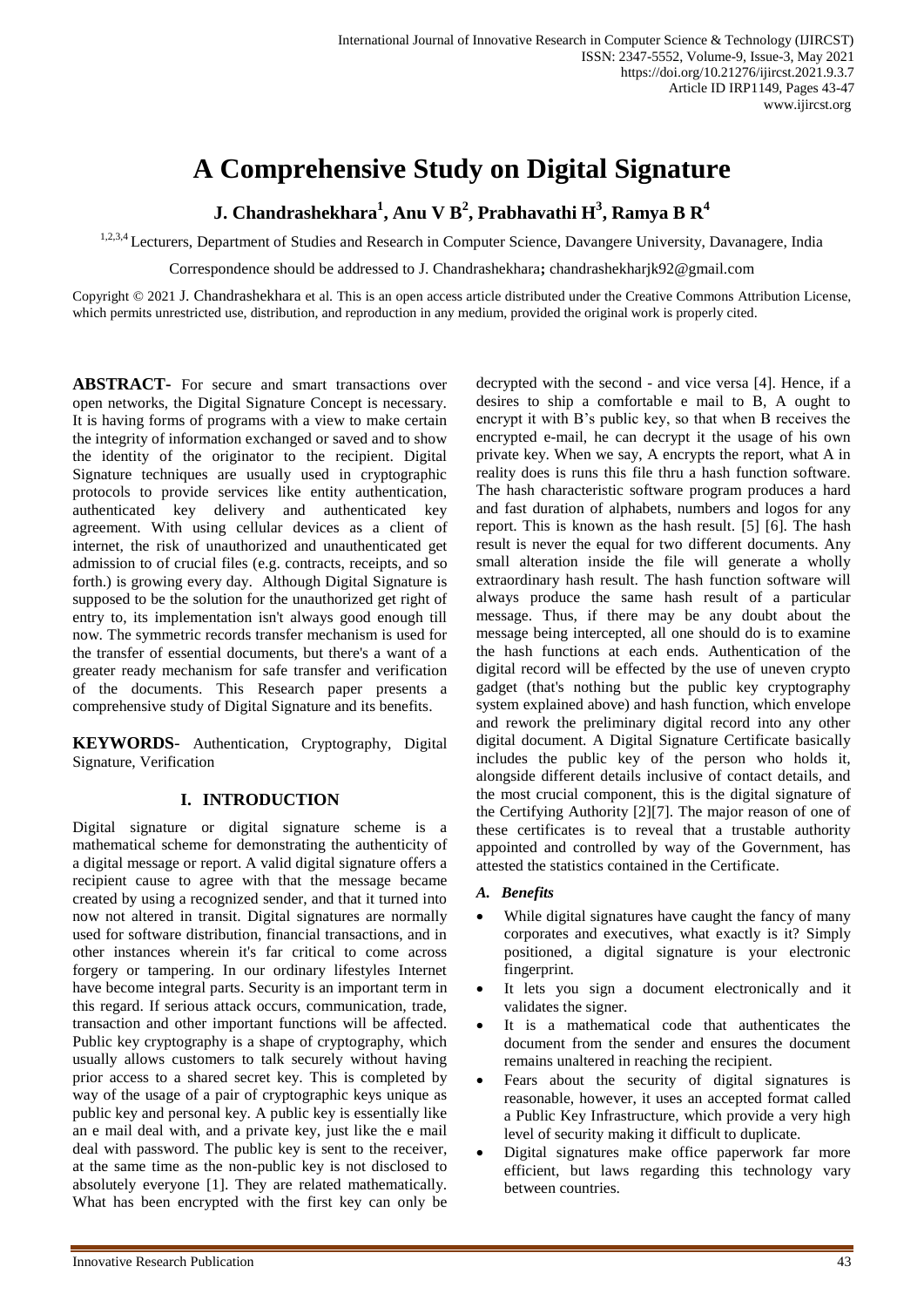The benefits of digital signatures have more offices and companies getting on the bandwagon in favor of **esignatures,** making for a far more efficient and secure workplace, digitally.

# **II. LITERATURE SURVEY**

This phase discusses the studies works conducted to date by way of diverse researchers to implement EGovernance protection the use of several varieties of digital signature schemes.

|  | Table 1: Literature survey on Digital Signatures |  |
|--|--------------------------------------------------|--|
|  |                                                  |  |

| Paper title               | <b>Authors</b>    | <b>Description</b>                                                       |
|---------------------------|-------------------|--------------------------------------------------------------------------|
| <b>Fast ECC</b>           | Ying Qin,         | Elliptic Curve Digital<br>Since                                          |
| Digital                   | Chengxia Li,      | Signature Algorithm (ECDSA)                                              |
| Signature                 | ShouZhi Xu        | is one of the freshest topics                                            |
| <b>Based on DSP</b>       | $\lceil 2 \rceil$ | within<br>the<br>of<br>data<br>area                                      |
|                           |                   | protection, in<br>this paper<br>the                                      |
|                           |                   | authors have proposed a variable                                         |
|                           |                   | mechanism<br>window<br>method                                            |
|                           |                   | thereby combining NAF<br>and                                             |
|                           |                   | variable length sliding window                                           |
|                           |                   | reduce the computational<br>to                                           |
|                           |                   | complexity<br>of<br>point                                                |
|                           |                   | multiplication of ECC.                                                   |
| Optimistic                | <b>WANG</b>       | The problem of fair exchange is                                          |
| Fair-exchange             | Shaobin,          | one of the major threats in the                                          |
| Protocols                 | HONG Fan,         | field<br>of<br>secure<br>electronic                                      |
| Based on                  | ZHU Xian          | transactions. In this paper the                                          |
| <b>DSA</b>                | $\lceil 2 \rceil$ | authors have presented a multi                                           |
| Signatures                |                   | signature scheme based on DSA,                                           |
|                           |                   | Which describes a method of                                              |
|                           |                   | efficient<br>constructing<br>fair-                                       |
|                           |                   | exchange protocols based<br>on                                           |
|                           |                   | improved DSA signatures.                                                 |
| A                         | M.Prabu,          | authors have proposed a<br>The                                           |
| Comparative               | Dr.               | variant scheme level of ECDSA                                            |
| Analysis of               | R.Shanmuga        | which produces high<br>level                                             |
| Signature<br>Schemes in A | lakshmi           | security with the<br>help<br>of                                          |
| New                       | $[1][2]$          | parameters.<br>To<br>the<br>prove<br>efficiency of this<br>model,<br>the |
| Approach to               |                   | authors have also provided a                                             |
| Variant on                |                   | comparative result<br>with other                                         |
| <b>ECDSA</b>              |                   | signature schemes.                                                       |
| A Digital                 | Hua Zhang,        | Digital signature schemes based                                          |
| Signature                 | Zheng Yuan,       | on public-key cryptosystem are                                           |
| <b>Schemes</b>            | Qiao-yan          | vulnerable to existential forgery                                        |
| Without                   | Wen $[2]$         | attack which can be prevented                                            |
| Using One-                |                   | by use of one-way hash function                                          |
| way Hash and              |                   | and message redundancy. In this                                          |
| Message                   |                   | paper the authors have proposed                                          |
| Redundancy                |                   | an forgery attack over the digital                                       |
| and Its                   |                   | signature scheme proposed by                                             |
| Application               |                   | Chang and Chang in 2004. The                                             |
| on Key                    |                   | authors have additionally proven                                         |
| Agreement                 |                   | stepped forward scheme the use                                           |
|                           |                   | of new key agreement protocol                                            |
|                           |                   | Chang<br>the<br>and<br>over<br>Chang                                     |
|                           |                   | model which honestly lacks the                                           |
|                           |                   | usage of one way hash function                                           |
|                           |                   | and redundancy padding.                                                  |
| Implementatio             | M.Khalil,         | With the widespread application                                          |
| n of SHA-2                | M.Nazrin,         | of E-mechanisms, the use of                                              |
| <b>Hash Function</b>      | Y.W. Hau          | crypto-systems<br>secure<br>has                                          |
| for a Digital             | $[1][2]$          | the<br>most<br>important<br>become                                       |

| Signature    |                   | factor for information security.         |
|--------------|-------------------|------------------------------------------|
| System-on-   |                   | These demanding requirements             |
| Chip in FPGA |                   | can be achieved by integrating           |
|              |                   | the cryptosystems into designs           |
|              |                   | based on System-on-Chip (SoC).           |
|              |                   | In this paper the authors have           |
|              |                   | designed and implemented<br><sub>a</sub> |
|              |                   | crypto hash SHA-2 logic core in          |
|              |                   | reconfigurable<br>hardware<br>and        |
|              |                   | also discussed a public-key              |
|              |                   | crypto SoC, which uses the               |
|              |                   | SHA-2 hash core in conjunction           |
|              |                   | 2048-bit<br><b>RSA</b><br>with<br>a      |
|              |                   | coprocessor to perform a digital         |
|              |                   | signature security scheme.               |
| Scheme for   | Guifen            | In this paper the authors have           |
| digital      | Zhao,             | presented a digital documents            |
| documents    | Xiangyi Hu,       | management scheme based on               |
| management   | Ying Li,          | three-layer<br>structure<br>using        |
| in networked | Liping Du         | symmetric<br>cryptography,               |
| environment  | $\lceil 2 \rceil$ | combined key and hardware                |
|              |                   | encryption<br>technology<br>to           |
|              |                   | implement<br>functions<br>of<br>the      |
|              |                   | digital signature,<br>encryption         |
|              |                   | authentication and authorization.        |
|              |                   | The authors also claim that this         |
|              |                   | proposed scheme can be easily            |
|              |                   | integrated with available office         |
|              |                   | automation system to promote             |
|              |                   | management level, work<br>the            |
|              |                   | efficiency and resource sharing.         |

# **III. PROPOSED APPLICATION AREAS**

From the above mentioned literature survey, it is clear that digital signature have already been implemented in various sectors of electronic mechanism. These sectors include the key agreement protocol, contract signing protocol, chip level programming, fault tolerance technique, web based assessment system, identity based authentication, object oriented software engineering, etc. The Key agreement protocol establishes a secure method between two entities who wants to agree on key information secretly over a distributed medium [8]. This protocol should be tough enough to defend the active attacks (i.e. when the intruder subverts the message transmission) and passive attacks (i.e. when the intruder listens the message transmission). Similar techniques can be applied during transactions in E-Governance, E-Shopping, E-Voting, E-Learning, etc. An authenticated key establishment protocol is called identitybased if users use their identity based asymmetric key pair, instead of a traditional public/private key pair, in the protocol for authentication and determination of the established key [9] [14]. This device can be extra affordably applied the usage of ECDSA, ECRSA, EC ElGamal virtual signature algorithms inside the identification primarily based smart card programs in numerous sectors like banking, training, insurance, employment, and so forth. in the developing nations like India. Object oriented software engineering is the industry standard cost effective and faster methodology to develop a software application. This technique cuts the development time and overheads to produce more flexible and easily maintainable software systems. These are the names of the few sectors from the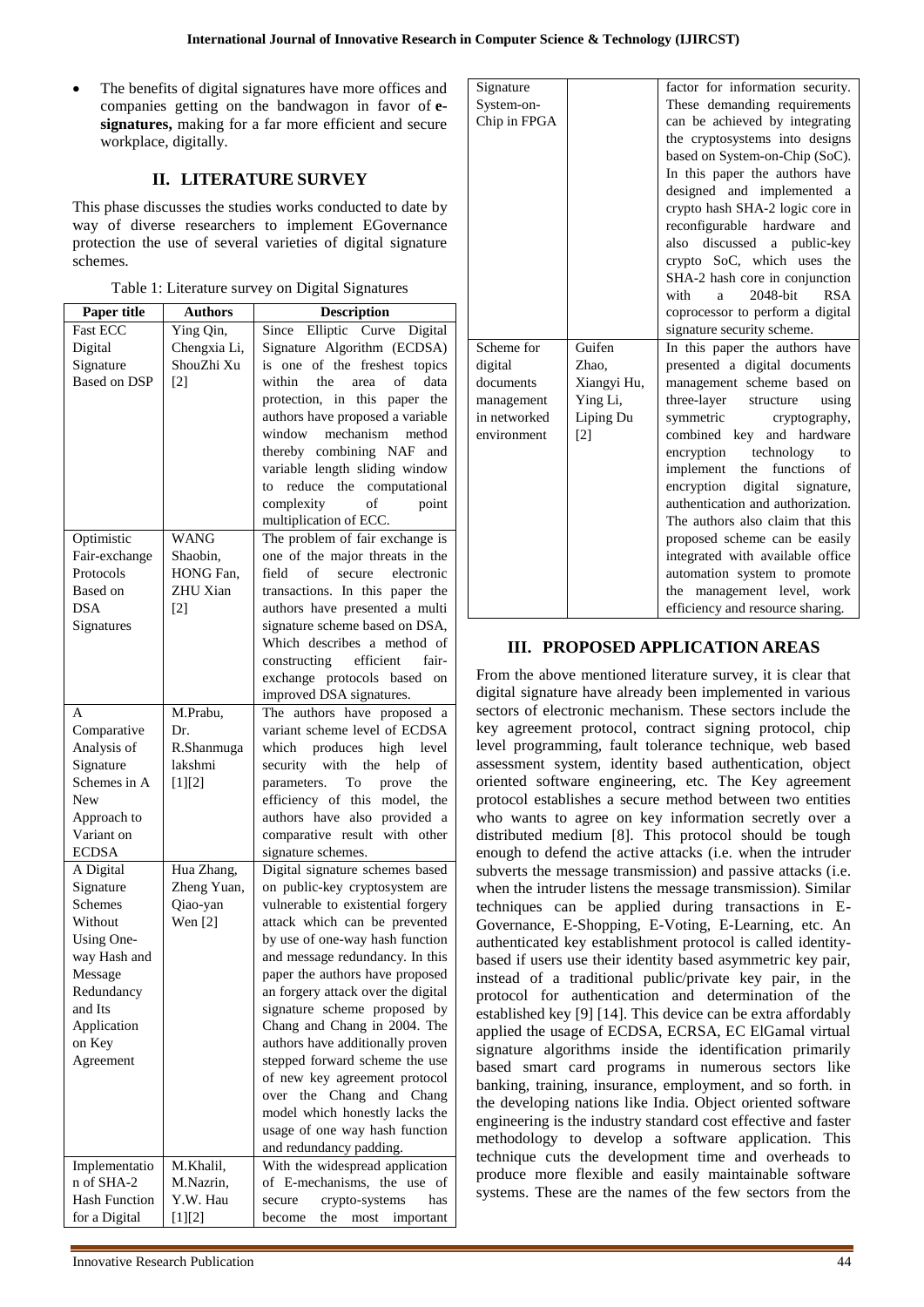exhaustive list where the digital signatures have been implemented.

## **IV. DISCUSSION**

#### *A. Cryptographic Hash Function*

A hash feature maps a variable duration message into a fixed length hash cost or message digest without the usage of any key. The hash characteristic wished for security applications is known as a cryptographic hash characteristic that is computationally infeasible to locate either a message that maps to a pre-unique hash fee or messages that map to the same hash value. In different phrases, a cryptographic hash characteristic should have the one way belongings and the collision resistant property. With the aforementioned residences, a cryptographic hash value is used to decide whether or not the corresponding message has been changed. However, the hash value must be protected [16].

#### *B. Digital Signature*

A digital signature is a bit sample that depends on the message being signed and uses some information unique to the signer. The message M is fed into a cryptographic hash feature ensuing in a hash value h or a message digest. The hash fee h which depends at the message M is encrypted the usage of the signer's non-public key generating the signature. To verify whether or not the digital signature is valid, the result hash value of the message M' is compared to the value from decrypting the signature using the signer's public key. If each value is same, the owner of the public key's the writer of the message. Otherwise, the signature is invalid. Digital Signature Standard (DSS) includes three techniques, namely; the Digital Signature Algorithm (DSA), the RSA digital signature algorithm, and the Elliptic Curve Digital Signature Algorithm (ECDSA).

The security of the digital signature relies upon at the cryptographic hash function and the public key cryptographic set of rules. For breaking a digital signature, an attacker may create a fraudulent digital signature by creating a new message for an existing digital signature which is an attack on the Cryptographic hash feature or via constructing a fraudulent virtual signature for a given message that is an assault on the general public key cryptographic algorithm. The hash feature must be collision resistant and the general public key algorithm ought to be sturdy towards attacks. The approved techniques are considered secure. It is computationally infeasible to forge a digital signature. The digital signature provides authentication and non-repudiation. Therefore, if the signature is legitimate, the writer of the message can't deny developing the message [15] [16].



Fig. 1**:** Work Flow of Digital Signature

## **C. Certificate Authority**

Who is Trust Service Providers (TSP) provides digital certificates to ensure that the keys generated and documents signed are created in a secure environment.

#### **D. Digital-ID**

A digital illustration of data based at the ITU-T X.509 v3 widespread, related to a person or entity. It is stored in a password included report on a computer or community, a USB token, a smart card, and many others. A digital ID contains a public key certificate, a private key, and other data.

#### **E. Digital certificates**

Help to validate the holder of a certificate. Digital certificates contain the public key of the sender and are digitally signed by a Certificate authority.

#### **F. Public key infrastructure (PKI)**

Includes rules, protocols, regulations, humans, and structures that resource the distribution of public keys and the identity validation of users with virtual certificate and a certificates authority.

#### **G. Private Key**

PKI system, used to validate incoming messages and sign outgoing ones. A Private Key is continually paired with its Public Key in the course of the ones key generations.



Fig 2**:** Digital signatures and digital certificates work together.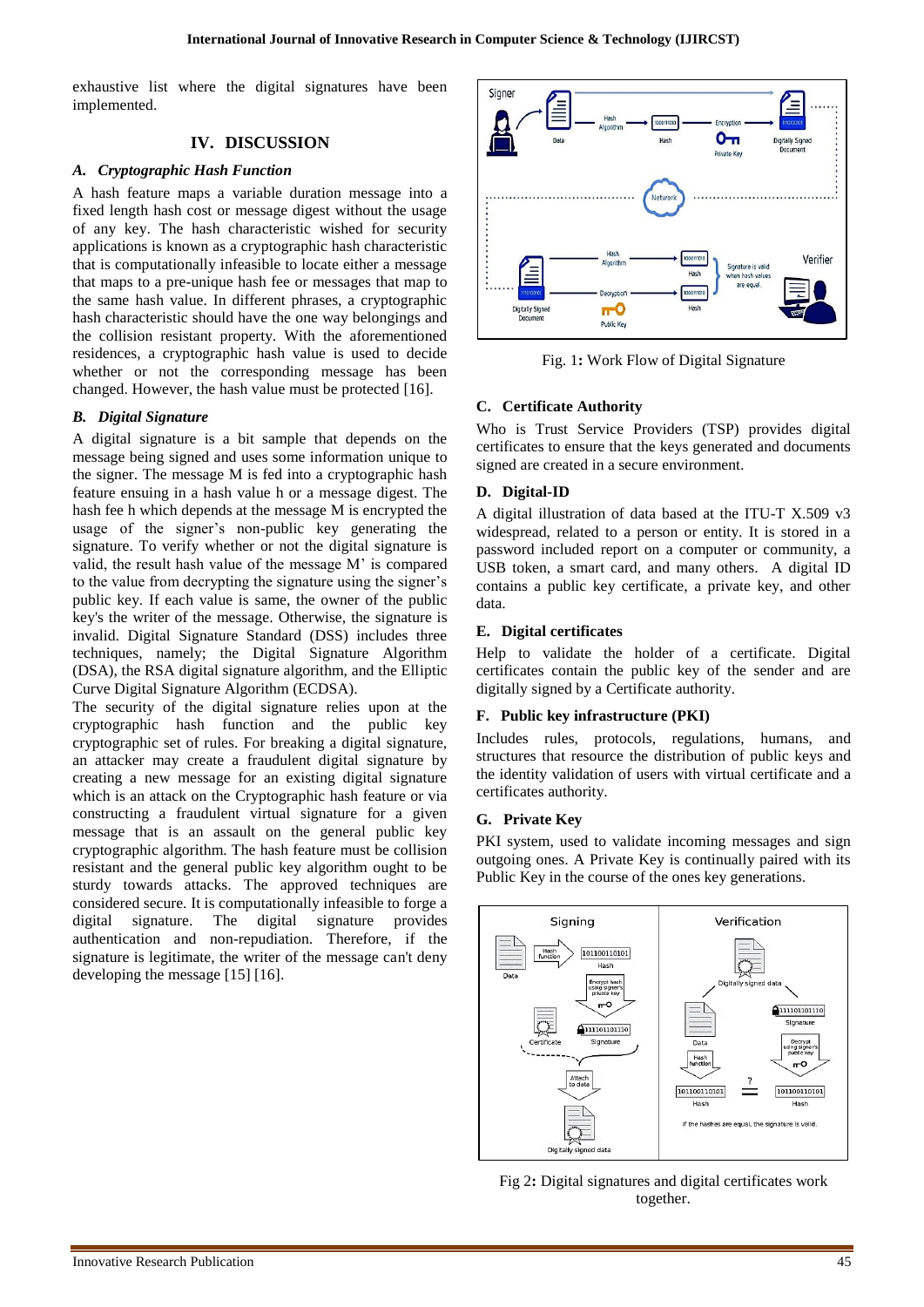# **V. CONCLUSION**

### *H. Digital signatures are legally valid across many countries of the world.*

- The Uniform Electronic Transactions Act (UETA) 1999 and The E-sign Act 2000, USA
- The European Union's Electronic Signatures Directive, Directive 1999/93/EC
- The Information Technology Act 2008, India
- The Electronic Communications and Transactions Act 2002, South Africa
- UNCITRAL Model Law on Electronic Signatures 2001



Fig. 3: how the digital signature is verified

The electronic record with the sender's Digital Signature is received by the addressee. The addressee can then test the message digest with the digest received by means of the usage of the sender's public key. If these two digests match, the addressee can be assured that the document has been sent by the sender. In case any adjustments had been made to the report in transit, the digests gained in shape ensuring integrity of the record.

|  | Table 2: security services fulfilled by the Digital Signature |  |  |  |
|--|---------------------------------------------------------------|--|--|--|
|--|---------------------------------------------------------------|--|--|--|

| <b>Service</b>              | What it means                                                       | How it is<br>fulfilled                                                                                                               |  |
|-----------------------------|---------------------------------------------------------------------|--------------------------------------------------------------------------------------------------------------------------------------|--|
| Privacy/<br>Confidentiality | Protection against access by<br>unintended recipients               | By encryption<br>using the<br>recipient's Public<br>Key                                                                              |  |
| Authenticity                | Proof that the sender is<br>actually who he claims to be            | By Signing<br>using the<br>sender's Private<br>Key, which can<br>be verified by the<br>recipient using<br>the sender's<br>public key |  |
| Non<br>Repudiation          | Proof that the sender has<br>actually sent the signed<br>message    |                                                                                                                                      |  |
| Integrity                   | Any changes in the original<br>signed message should be<br>detected |                                                                                                                                      |  |

The Digital Signature is one of the most secure data during online transactions, over the internet. The digital signature has become a significant tool in international commerce. Further additional businesses will likely use digital signatures in an increasing percentage of their commercial transactions. As a digital signature provides the legal elements of a traditional handwritten signature and upgraded irrespective of the domain specific application of digital signatures, the primary focus is always over the implementation of authentication and integrity of data. Apart from this, non-repudiation, cost efficiency, time efficiency, imposing industry standards, flexibility, etc. had also been taken into account by the researchers. As the client requirements will increase day by day, the new horizon for application of digital signatures using object oriented modelling will get explored. This paper presents the comprehensive information about the digital sign and benefits of same.

#### **REFERENCES**

- [1] Digital Signature Standard (DSS), FIPS PUB 186-3, 2009.
- [2] Abhishek roy And sunil karforma., 'A survey on digital signatures and its applications', J of Comp. and I.T. Vol.3(1&2) (2012).
- [3] Sur C., Roy A., Banik S., A Study of the State of E-Governance in India, Proceedings of National Conference on Computing and Systems 2010 (NACCS 2010), January 29, 2010, pp- (a)-(h), organized by Department of Computer Science, The University of Burdwan, West Bengal, INDIA. ISBN 8190-774174.
- [4] http://en.wikipedia.org/wiki Digital signature Date of access – 24th March (2012).
- [5] Cryptography and E-Commerce, a Wiley Tech Brief, Jon C. Graff, Wiley Computer Publishing, ISBN- 0471-40574-4.
- [6] Public Key Cryptography for the Financial Services Industry, the Elliptic Curve Digital Signature Algorithm (ECDSA), ANSI X9.62-2005.
- [7] A. Sun et al., "The QR-code reorganization in illegible snapshots taken by mobile phones," in Proc. Int. Conf. on Computational Sci. and its Applicant. 2007, pp.532-538.
- [8] Rajapakse HS. Barriers to the public key infrastructure (PKI) deployment and usage for authentic document transaction in Sri Lankan banking sector.2007:18-28.
- [9] Hartman B, Flinn DJ, Beznosov K, Kawamoto S. Mastering web services security. John Wiley & Sons; 2003.
- [10] Brickell EF, editor. Advances in cryptology-CRYPTO"92: 12th Annual international cryptology conference, santa barbara, California, USA. Proceedings. Springer; 2003.
- [11] Sakib AN, Mahmud T, Mountain Munim S, Rahman MM. Secure authentication & key exchange technique for IEEE 802.16 e by using cryptographic properties.
- [12] Hartman B, Flinn DJ, Beznosov K, Kawamoto S. Mastering web services security. John Wiley & Sons; 2003.
- [13] Mauro Conti, Nicola Dragoni, and Viktor Lesyk, "A Survey of MAN-IN-THE-MIDDLE attacks" 2015 IEEE Communication Surveys & Tutorials.
- [14] Shivendra singh, Md. Sarfaraz iqbal, Arunima Jaiswal, "Survey on Techniques Developed using Digital Signature: Public key Cryptography," International Journal of Computer Applications (0975 – 8887) Volume 117 – No. 16, May 2015.
- [15] Santi Jarusombat and Surin Kittitornkun, "Digital Signature on Mobile Devices based on Location," 2014 IEEE conference.
- [16] Harigopal K.B. Ponnapalli and Ashutosh Saxena, "A Digital Signature Architecture for Web Apps", Infosys, India, March/April 2013.